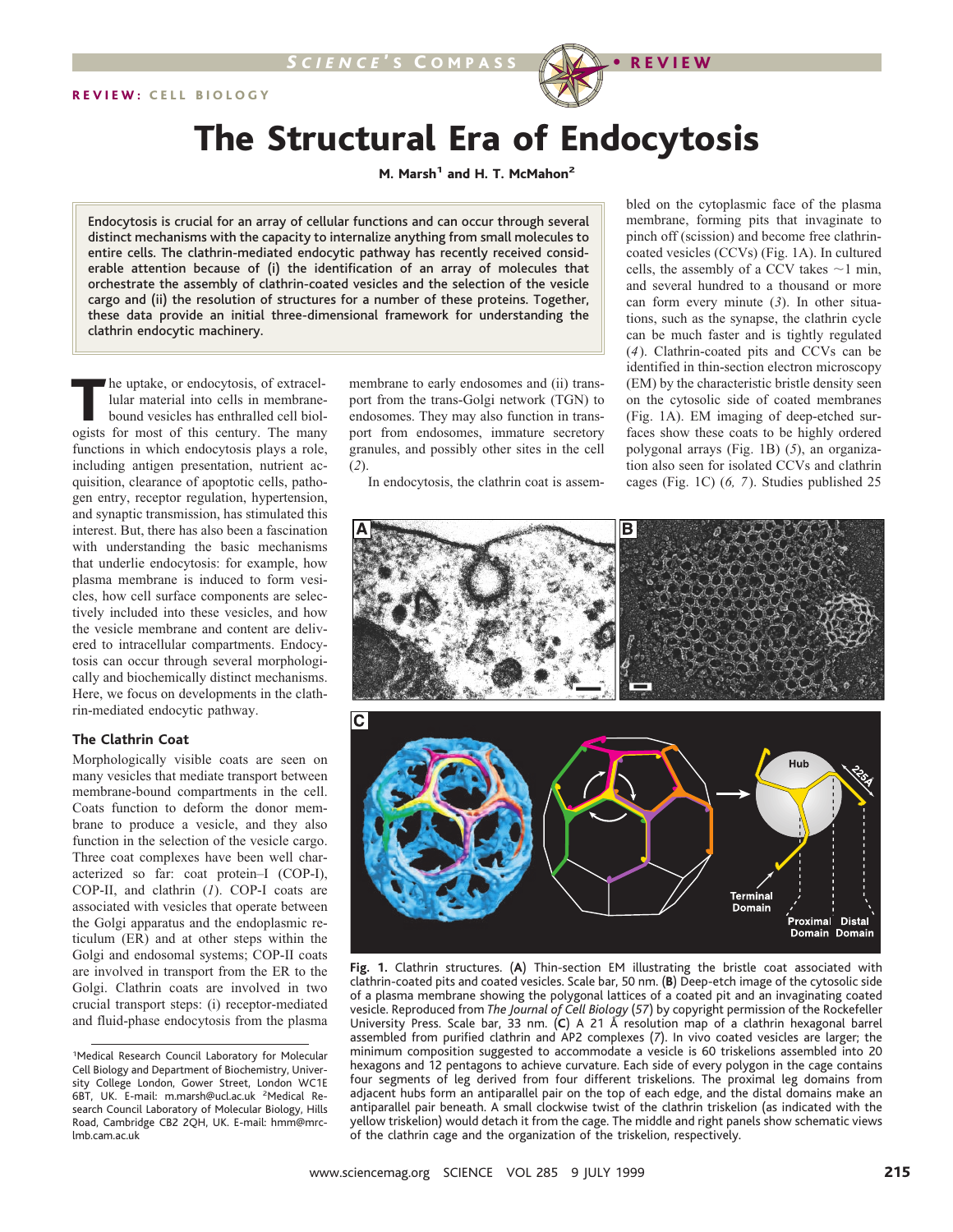# *S CIENCE* ' S C OMPASS

years ago gave the first indication of the composition of these coats (*8*). The main scaffold component is the 190-kD protein called clathrin heavy chain (CHC), which is associated with an  $\sim$ 25-kD protein called the clathrin light chain (CLC). These CHC-CLC complexes form three-legged trimers, called triskelions (Fig. 1C) (*9*), that can oligomerize both in vivo and in vitro to give the polygonal arrays seen with EM (*10*).

Other proteins found in the clathrin coat include the assembly protein AP180 and the adaptor complexes (APs). AP180 has clathrin assembly activity in vitro and is crucial for synaptic vesicle endocytosis and the maintenance of a uniform-sized vesicle population in vivo (*11*). APs can promote clathrin cage assembly, linking clathrin to the membrane and interacting with membrane proteins that contain appropriate signals for sorting into CCVs (*12*). Each AP contains four polypeptides, called adaptins: two of  $\sim$ 100 kD, a medium ( $\mu$ ) chain of  $\sim$  50 kD, and a small ( $\sigma$ ) chain of  $\sim$ 25 kD. These proteins form complexes that, by freeze-etch EM, appear as blocks from which the COOH-terminal domains of the two 100-kD adaptins protrude as appendages or ears (*13*). Different APs are associated with specific CCV populations and confer distinct sorting properties onto these vesicles. Thus, AP1 complexes are associated with CCVs derived from the TGN and contain  $\gamma$ ,  $\beta$ 1,  $\mu$ 1, and  $\sigma$ 1 chains; AP2s are associated with endocytic CCVs and contain  $\alpha$ ,  $\beta$ 2,  $\mu$ 2, and  $\sigma$ 2 chains. Additional adaptor complexes, AP3 and AP4, have been identified but have not been characterized in detail (*14, 15*).

Another group of proteins that may also function as adaptors to link cell surface proteins to the clathrin scaffold are nonvisual arrestins ( $\beta$ -arrestin and arrestin-3) that mediate the internalization of activated heterotrimeric GTP–binding protein (G protein) coupled receptors (GPCRs) (*16–17*).

#### **Clathrin**

Pearse and colleagues used EM to generate the first detailed map of clathrin cages containing 8 hexagons and 12 pentagons (36 triskelions) (*6*). Low-temperature EM and developments in image analysis have allowed this structure to be resolved to 21 Å (Fig. 1C) (*7*). A triskelion hub domain is centered at each vertex of the cage, and three legs project in different directions from the hub (Fig. 1C). The legs are divided into a proximal and a distal domain by a bend midway along each. Thus, each leg contributes to two sides of a polygonal cell (Fig. 1C). The proximal leg domains form antiparallel pairs located on the outer surface of each edge. The distal leg domains lie along the underside of a second edge and position the  $NH<sub>2</sub>$ -terminal domains of clathrin below the next hub, where they are oriented to interact with the APs located inside the cage. Thus, each edge is made up of four leg domains. The interlocking of the triskelions is such that a clockwise twist on any one could detach it from the cage (yellow triskelion in Fig. 1C). This may be the event catalyzed by heat shock cognate 70 (Hsc70) and auxilin, which disassembles the clathrin cage (*18*).

The crystal structure for the  $NH<sub>2</sub>$ -terminal domain of the CHC was recently published (*19*). This 330–amino acid domain is a seven-bladed  $\beta$  propeller, similar to that found in, for example, the  $\beta$  subunits of heterotrimeric G proteins (Fig. 2). Prominent grooves are seen between blades 1 and 2 and blades 4 and 5 of the propeller. Residues Gln<sup>89</sup>, Phe<sup>91</sup>, Lys<sup>96</sup>, and Lys<sup>98</sup> lie on the margins of the groove between blades 1 and 2 and are crucial for arrestin binding (*17*). The clathrinbinding motif at the COOH-termini of nonvisual arrestins (*15, 17*) likely binds into this groove of the propeller. The clathrin-binding motif on AP2 has sequence similarity to that on the arrestins (*15*) and suggests that AP2 will also interact between blades 1 and 2 of this propeller.

A section of linker that couples the propeller to the distal leg was also seen in the terminal domain structure and is made up of a zigzag of 10 short  $\alpha$  helices connected by loops (Fig. 2) (*19*). These helices pack onto each other in successive pairs to form a flexible stemlike structure. A similar structure was recently published for a fragment of the proximal leg of CHC that is involved in CHC polymerization and CLC association (*20*). This structure is an elongated right-handed superhelix that is also made up of short  $\alpha$ helices linked by loops. However, in contrast to the flexibility in the linker region, the packing of the helices in the proximal leg fragment suggests a rigid structure.

#### **Endocytosis Signals and Adaptors**

Membrane proteins that are internalized in CCVs contain one or more signal sequences in their cytoplasmic domain or domains that direct the protein into clathrin-coated pits. Four types of endocytic sorting signals have



**Fig. 2.** Crystal and NMR structures of domains of proteins involved in clathrin-dependent endocytosis. The structures of COOH-terminal receptor-binding domain of AP2  $\mu$ 2 (dark blue) [Protein Data Bank (PDB) identification (ID) code 1BXX], the ear domain of AP2 (dark blue) (PDB ID code 1b9k), the NH2-terminal domain and linker of CHC (red) (PDB ID code 1BPO), a fragment of the proximal leg of the CHC (red) (PDB ID code 1b89) (only a section of the superhelix is shown), the SH3 domain of amphiphysin-2 ( yellow) (PDB ID code 1BB9), the PH domain of dynamin (purple) (PDB ID codes 1dyn and 2dyn), the second EH domain of Eps15 (green) (PDB ID code 1EH2) are illustrated. These structures are not drawn to scale. The structure of visual arrestin (light blue) (PDB ID code 1AYR), which provides a model for interaction of the nonvisual arrestins (*58*) with CHC and might occupy a similar position to the AP2 complex, is also illustrated.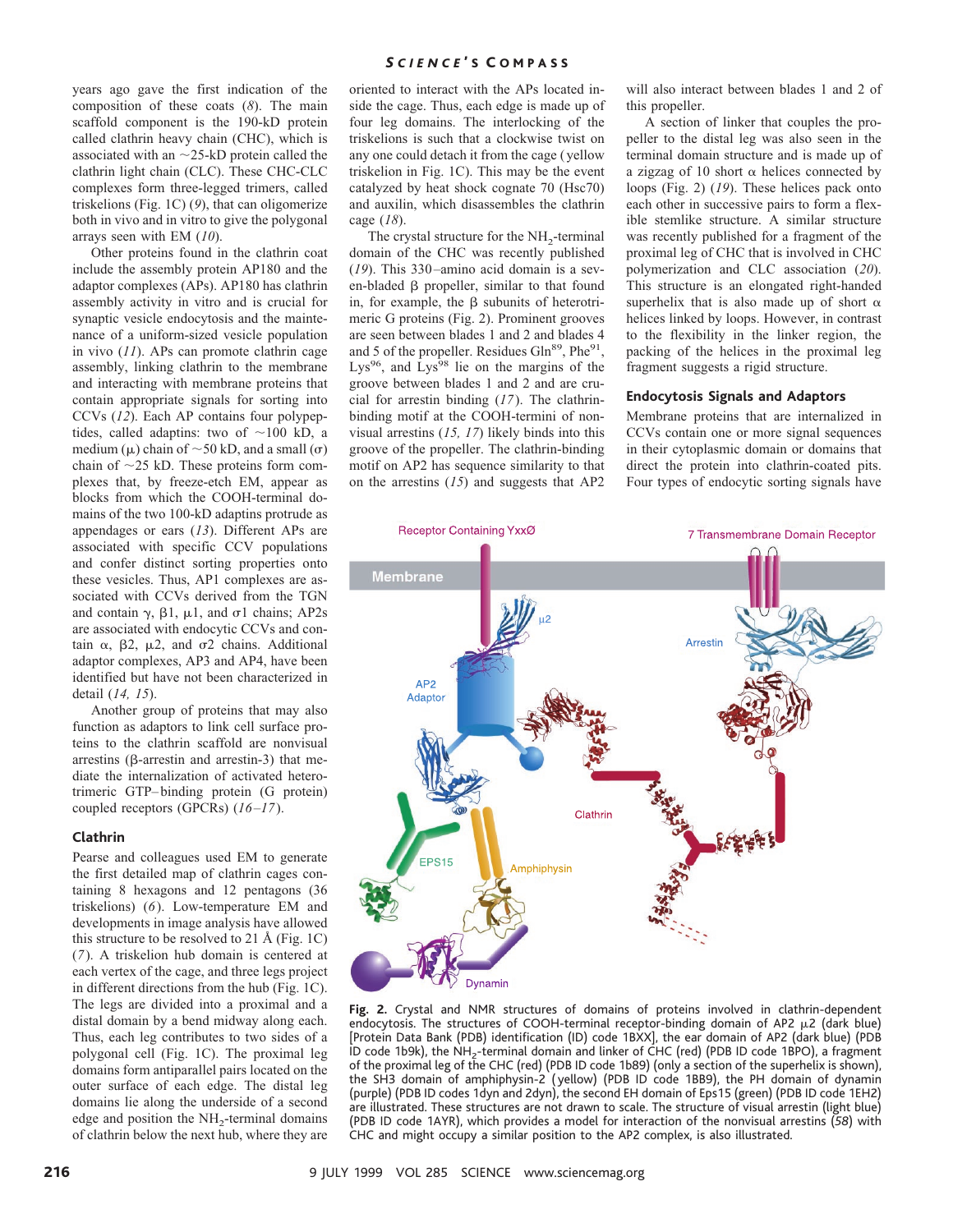been identified (*12*): (i) tyrosine (Y)-based signals of the form FxNPxY (*21*) or YxxØ (where Ø is a large hydrophobic residue and x can be any amino acid, although  $Y+2$  is frequently an R), (ii) dileucine (LL)-containing signals (*22*), (iii) a phosphorylated serinerich domain at the COOH-terminus of many GPCRs (*16*), and (iv) motifs involving ligand-induced phosphorylation of serine residues and the ubiquitination machinery (*23*).

Both YxxØ and LL signals interact with AP2 complexes (*12*). For the YxxØ signals at least, this interaction is mediated by the AP2  $\mu$ 2 chain. Co-crystallization of the signalbinding portion of  $\mu$ 2 with several YxxØ peptides has provided a structural explanation for this binding specificity  $(24)$ . The  $\mu$ 2 fragment is an elongated banana-shaped  $\beta$ -sheet structure (Fig. 2). The YxxØ signal sequence binds to the surface of two parallel  $\beta$  strands of  $\mu$ 2 such that the side chains of the Y and Ø residues are oriented into two hydrophobic pockets in the surface of the  $\mu$  subunit. The YxxØ peptides are bound in an extended conformation and not in the tight turn predicted by previous nuclear magnetic resonance (NMR) analyses of internalization signals in solution. The hydroxyl group of the Y contributes to a network of interactions with residues of  $\mu$ 2 that form the hydrophobic pocket, explaining why F does not efficiently substitute for Y in YxxØ signals (*25*). However, the NH<sub>2</sub>-terminus of the glucose transporter Glut4 does contain an F that is essential for its endocytosis (*26*). A similar F is also found in the  $NH<sub>2</sub>$ -terminus of the water

channel, aquaporin-2. Both of these proteins are inserted into the plasma membrane transiently, following cell stimulation, and are then subjected to endocytosis. Because they need to reside in the plasma membrane for a finite length of time, the presence of F instead of Y in the endocytosis signal may result in weaker interactions with  $\mu$ 2 and slower endocytosis. The  $\mu$ 2 crystal structure also indicates that phospho-tyrosine would not bind into its hydrophobic pocket. Thus, the phosphorylation, and switching off, of some Ybased signals could provide an endocytic regulatory mechanism (*27*). The binding site on AP2 for LL signals is not yet clearly established (*28*); however, the YxxØ binding site on  $\mu$ 2 may only bind LL signals weakly, if at all.

It is unclear whether recruitment of AP2 complexes to the plasma membrane requires association with proteins (*29, 30*). Clathrin and APs alone can form cages on liposomes in vitro, indicating that a protein receptor may not be essential for pit formation and that cage assembly can be sufficient to drive membrane deformation (*30*). The putative membrane-facing surface of  $\mu$ 2 has a positively charged surface potential that could facilitate electrostatic binding of AP2 to the negatively charged membrane surface (*24*). Nevertheless, recruitment of coat components may be more efficient on cellular membrane preparations (*29, 30*), and membraneassociated proteins may still facilitate coat recruitment.

plex of  $\mu$ 2 with internalization signals are not conserved in other  $\mu$  chains (for example,  $Lys^{420} \rightarrow Pro^{420}$  in  $\mu$ 1 and  $Lys^{203} \rightarrow Cys^{203}$  in  $\mu$ 3a). These variations likely account for subtle differences in the signal recognition properties of different adaptors, thus allowing selective cargo incorporation into vesicles derived from different membrane systems (*12*). The existence of consensus sequences for internalization allows one to begin to predict candidate proteins that could be internalized by endocytic CCVs. For example, many of the integral membrane proteins of synaptic vesicles have YxxØ sequences (for example, Scamp 37 and synaptophysin), although these sequences have not yet been shown to function as endocytosis signals in these proteins. The identification of m-chain residues that are key to signal recognition has enabled the generation of dominant negative  $\mu$ 2 constructs, which will allow the probing of specific functions of AP2 complexes (*31*).

In addition to  $\mu$ 2, the crystal structure of a second element of the AP2 complex, the  $\alpha$ -adaptin appendage (ear) domain has been solved (*32*). With the structural solution and dominant negative experiments based on the structure, the importance of this domain is beginning to be appreciated. The  $NH<sub>2</sub>$ -terminal  $\beta$ -sandwich subdomain appears to function as a scaffold and spacer that support a COOH-terminal platform subdomain to which various proteins implicated in endocytosis (including the amphiphysin, Eps15, epsin, AP180, and auxilin) bind. The binding site is centered around Trp840 and is surrounded by

Various important residues used in the com-

| Table 1. Structures determined for proteins involved in clathrin-mediated endocytosis. 2D, two-dimensional. |  |
|-------------------------------------------------------------------------------------------------------------|--|
|-------------------------------------------------------------------------------------------------------------|--|

| Protein                | Structural solution                                                                                          | Resolution (Å) | Critical interacting residues                                                                       | <b>Binding partners</b>                                                                               |
|------------------------|--------------------------------------------------------------------------------------------------------------|----------------|-----------------------------------------------------------------------------------------------------|-------------------------------------------------------------------------------------------------------|
| Clathrin               | EM, negative staining; clathrin trimers (9)                                                                  | $\sim$ 25 (2D) | Gln <sup>89</sup> , Phe <sup>91</sup> , Lys <sup>96</sup> , Lys <sup>98</sup> for<br>arrestins (17) |                                                                                                       |
|                        | EM, rotary shadow and deep-etch;<br>clathrin trimers (5, 57)                                                 | $\sim$ 25 (2D) |                                                                                                     |                                                                                                       |
|                        | EM, negative staining; clathrin hexagonal<br>barrels (6)                                                     | ~25            |                                                                                                     |                                                                                                       |
|                        | Cryo EM; clathrin hexagonal barrels (7)                                                                      | 21             |                                                                                                     |                                                                                                       |
|                        | Crystallography; NH <sub>2</sub> -terminal domain of<br>clathrin heavy chain (CHC) residues 1<br>to 494 (19) | 2.6            |                                                                                                     | Adaptor proteins, arrestins,<br>auxilin, amphiphysin, AP180                                           |
|                        | Crystallography; CHC proximal leg<br>domain residues 1210 to 1516 (20)                                       | 2.6            |                                                                                                     | CHC proximal leg, clathrin LC                                                                         |
| Adaptors               | EM, rotary shadow and deep-etch; AP<br>complexes (13)                                                        | $\sim$ 25 (2D) |                                                                                                     |                                                                                                       |
|                        | Crystallography; AP2 $\mu$ 2 residues 158 to<br>435 (24)                                                     | 2.7            | Phe <sup>174</sup> , Arg <sup>423</sup> (24)                                                        | YxxØ endocytosis signals                                                                              |
|                        | Crystallography; AP2 COOH-terminal<br>$\alpha$ -adaptin appendage domain residues<br>701 to 938 (32)         | 1.9            | Trp <sup>840</sup> , Glu <sup>907</sup> , Arg <sup>920</sup> (32)                                   | AP180, amphiphysin, auxilin,<br>Eps15, epsin                                                          |
| Eps15                  | EM, rotary shadow (52)                                                                                       | $\sim$ 25 (2D) | Trp <sup>169</sup> (55)                                                                             | Epsin, AP2, synaptojanin, AP180                                                                       |
|                        | NMR; second EH domain residues 121 to<br>218 (55)                                                            |                |                                                                                                     |                                                                                                       |
| Amphiphysin SH3 domain | Crystallography (41)                                                                                         | 2.2            | Glu <sup>39</sup> , Asp <sup>60</sup> , Trp <sup>63</sup> , Phe <sup>89</sup> (41)                  | Dynamin, synaptojanin                                                                                 |
| Dynamin PH domain      | Crystallography (48), NMR (47)                                                                               | 2.2            | Lys <sup>535</sup> (45)                                                                             | $PIP_{2}$                                                                                             |
| Visual arrestin        | Crystallography (58)                                                                                         | 3.3            |                                                                                                     | Clathrin NH <sub>2</sub> -terminal domain<br>binds the COOH-terminal<br>domain of nonvisual arrestins |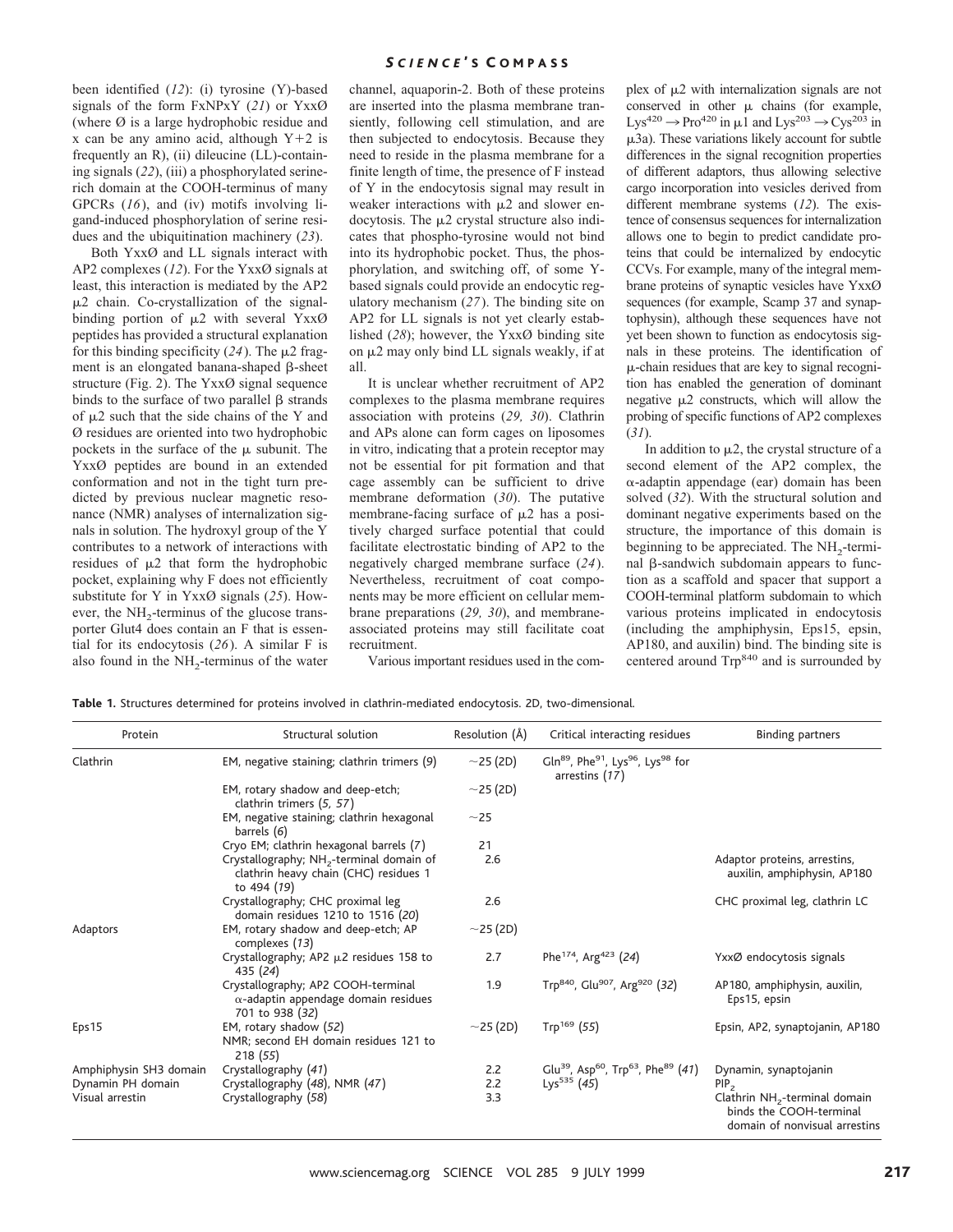mainly charged residues. It was observed that each of the appendage domain ligands have conserved DPF or DPW motifs (*21, 33, 34*), and these were shown to be involved in the interaction with the single binding pocket on the COOH-terminal subdomain (*32*). Thus, the ear domain recruits key components of the CCV assembly machinery in a spatially and temporally regulated fashion. The structure of the  $\beta$ 2 ear has yet to be established, as do its binding partners [other than clathrin, which interacts with the  $\beta$ 2 hinge region (*15*)].

The terminal domains from three separate triskelions sit under each vertex of the cage (Fig. 1C) and can be traced onto electron density seen in the 21 Å map (*35*). The terminal domains are positioned to interact with APs and electron density from the NH<sub>2</sub>-terminus appears continuous with the APs in the 21 Å structure (*8*). If three terminal domains are found under each vertex, there could be three APs per vertex (that is, one adaptor per head domain). However, visualization of transferrin receptors located in coated pits suggest just one receptor per vertex and thus possibly only one AP2 complex (*36*).

# **Clathrin- and Adaptor-Associated Proteins**

In addition to the basic scaffold proteins that form clathrin-coated structures, other proteins can bind to either clathrin or clathrin APs (Table 1 and Fig. 3). Most of these proteins do not copurify stoichiometrically with CCVs and are therefore thought to modulate cage assembly, vesicle scission, cage disassembly, or recycling

**Fig. 3.** Protein-protein<br>interactions between interactions clathrin and clathrinassociated proteins. The dashed lines indicate that the interactions between synaptojanin and Eps15 and between AP180 and Eps15 may not occur for neuronal forms of synaptojanin and AP180 that lack the NPF motifs. The interactions of multiple proteins with the  $\alpha$ adaptin ear domain are competitive, and thus, in vivo, there must be a sequential and spatial order to these interactions that are not represented in the diagram.

of the structural components of the coat. These proteins interact using a variety of defined structural modules like the protein-lipid recognition module [pleckstrin homology (PH) domain] or various protein-protein recognition modules [for example, SRC homology 3 (SH3) domain, coiled-coil domain, proline-rich domain, and Eps15 homology (EH) domain] and are likely regulated by phosphorylation and dephosphorylation reactions (*37*). Moreover, the functional role of these proteins has, in many cases, been demonstrated through the ability of isolated domains to function as dominant negative inhibitors of receptor-mediated endocytosis.

## **Dynamin and Amphiphysin**

The mechanism by which an invaginated coated pit is converted to a vesicle remains unclear. A cytoplasmic guanosine triphosphatase (GTPase), dynamin, is thought to be a key player in this step. *Drosophila* carrying the temperature sensitive *Shibire* mutation in dynamin and cells expressing GTPase-defective forms of dynamin exhibit endocytosis defects that correlate with a lack of vesicle scission (*38*). Moreover, dynamin has been located on the necks of deeply invaginated pits by EM (*38*).

The means by which dynamin is recruited to clathrin-coated pits have recently received particular attention. Amphiphysin, a cytosolic protein that can simultaneously bind the AP2  $\alpha$  ear and dynamin through different domains (*39*), has been implicated in dynamin recruitment. The SH3 domain of amphiphysin binds to a proline-rich domain in dynamin, and



disruption of this interaction by peptides or recombinant amphiphysin SH3 domains blocks recruitment of dynamin to coated pits and clathrin-mediated endocytosis (*39, 40*). The amphiphysin SH3 domain not only binds dynamin but also prevents dynamin's assembly into oligomers. Crystallization shows that the amphiphysin-2 SH3 domain (Fig. 2) contains an enlarged n-Src loop that is at least partially responsible for the SH3 prevention of dynamin assembly (*41*). Because dynamin will polymerize at high concentrations, amphiphysin may ensure that dynamin is kept in a dissociated form at the sites of endocytosis until it is required for the scission reaction. In the nerve terminal, at least, the amphiphysindynamin interaction is also negatively regulated by phosphorylation of dynamin on serine residues (*37*). This modification may allow a primed endocytic machinery to be rapidly switched on by regulating the availability of dynamin for binding to the vesicle neck.

How does dynamin participate in the endocytosis event? Purified dynamin can constrict lipid vesicles to form long tubelike structures, with diameters similar to those found on the necks of forming endocytic vesicles (*30, 42*). These structures are seen in the absence of nucleotides and demonstrate that dynamin alone is capable of inducing tubule formation. Other factors may also contribute to vesicle neck formation, such as the closure of the clathrin cage, which results in a tight confinement of membrane through the lattice, or a specific lipid composition may favor the formation of this structure. Although dynamin may not be essential for the formation of deeply invaginated coated pits, it does seem to limit the neck diameter, as disruption of the dynamin-amphiphysin interaction in the lamprey synapse results in the accumulation of endocytosis profiles that are not tightly constricted (*40*). Dynamin's GTPase activity is not likely to be required for vesicle neck formation, but it's GTPase activity is required for endocytosis. The molecular details of the vesicle scission are yet unresolved, but three models have been put forward for dynamin's function in this step. One model proposes that scission occurs on constriction by dynamin of the vesicle's neck after GTP hydrolysis, causing the bilayers to fuse and the vesicle to be released (*42*). Another model shows that GTP hydrolysis can cause a concerted elongation of a dynamin spiral, and so vesicle fission would be achieved by stretching of the vesicle neck (*43*). Alternatively, there is evidence that the GTPase activity of dynamin may not itself induce scission; rather, the dynamin GTPase may act as a switch to regulate downstream effectors that mediate the scission step (*44*). Further work is required to distinguish these possibilities.

Dynamin's interaction with acidic phospholipids is pivotal to its ability to form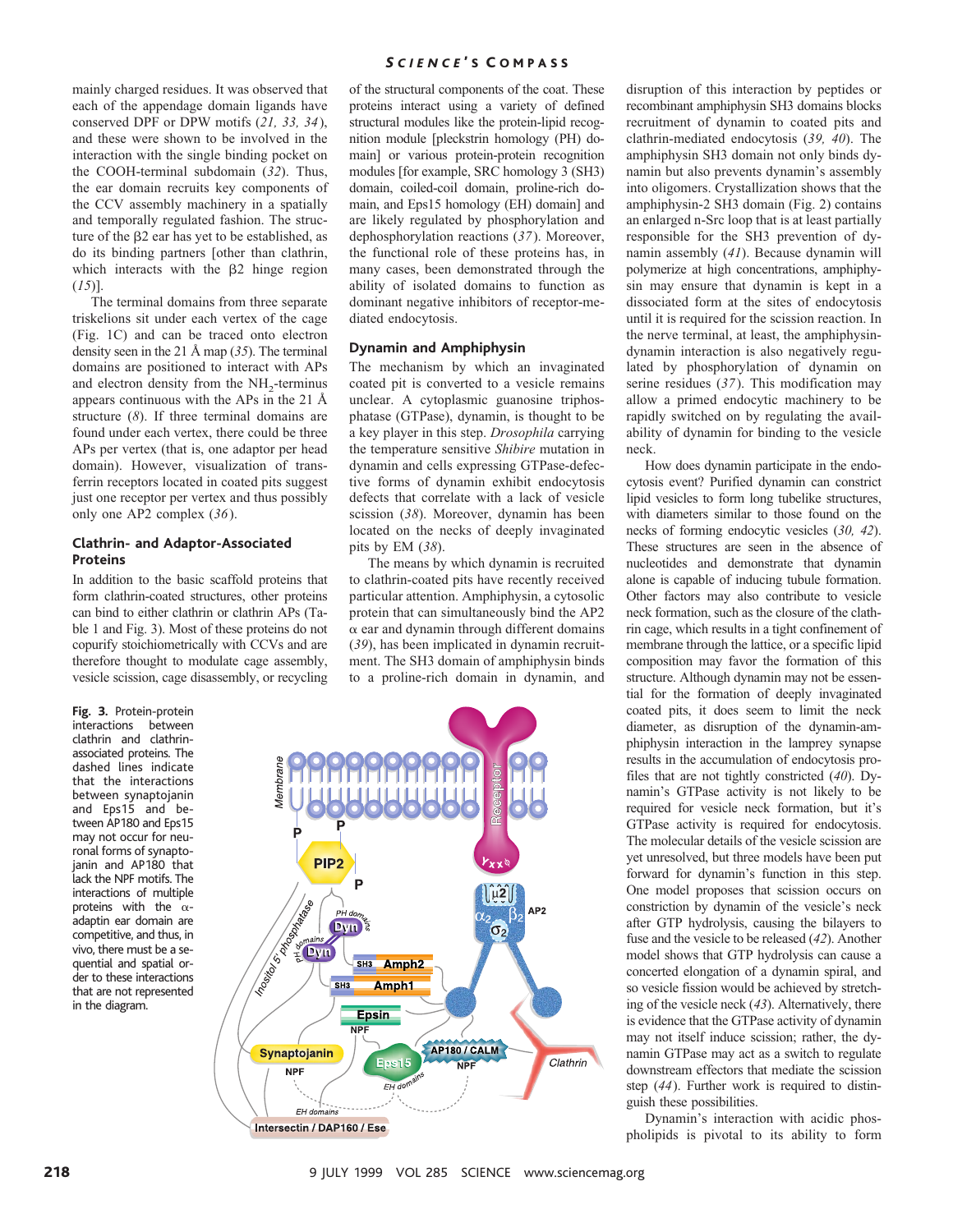collars on invaginating vesicles and is mediated through its PH domain (*45*). This interaction is of low affinity, but binding may be enhanced by dimerization of the PH domains (*46*). The structure of the lipid-binding PH domain of dynamin has been solved (*47, 48*) (Fig. 2), and the selectivity of this domain for membranes containing phosphatidylinositol phosphate has been demonstrated biochemically (*48*). A preference for phosphatidylinositol-4,5-bisphosphate (PIP<sub>2</sub>) may help to specify the region of the membrane in which dynamin oligomerization takes place. The cytosolic protein synaptojanin (which also binds to amphiphysin) is a phosphatidylinositol phosphatase (*49*), whose activity may be important in adjusting the inositol lipid composition of membranes and, thereby, regulating dynamin recruitment. However, this may not be the only function of this phosphatase, as the binding of AP180 and other APs to membranes also depends on phosphatidylinositol phosphates.

Dynamin's functions extend beyond CCV formation at the plasma membrane. There are at least three dynamin genes that together can generate 20 or more dynamin isoforms (*50*). Dynamin and dynamin-related proteins have been implicated not only in clathrin-dependent endocytosis but also in Golgi function, caveolae formation, and mitochondrial biogenesis (*50*). However, the observation that fluid-phase endocytosis is up-regulated in cells expressing a GTPase-defective dynamin that suppresses clathrin-mediated endocytosis indicates that cells may also use other endocytic pathways that employ distinct dynamin isoforms or alternative fission mechanisms (*51*).

#### **Eps15 and EH Domains**

Eps15 was initially identified as a major cytosolic substrate for ligand-activated epidermal growth factor (EGF) receptor tyrosine kinase. Interaction between Eps15 and the EGF receptor has not been detected, but Eps15 does bind AP2. Eps15 appears to have an extended conformation and forms linear oligomers (*52*). The amino acid sequence of Eps15 predicts that its central domain is likely to form a coiled coil. The NH<sub>2</sub>-terminal domain has three repeats of an  $\sim$ 100–amino acid motif that has been termed the EH domain (*53*). EH domains are protein recognition modules that mostly bind sequences containing NPF (*21*), although some may recognize other motifs (*54*). The structure of an EH domain of Eps15 has been solved with NMR (*55*) (Fig. 2) and consists of a pair of EF hand motifs, one of which binds a calcium ion. The domain has a single NPF binding site. The calcium ion is likely to have a structural rather than a regulatory role, but a tryptophan residue located in a hydrophobic pocket is critical for binding NPF. Several NPF motif–

### *S CIENCE* ' S C OMPASS

containing proteins have been implicated in endocytosis, including Epsin, CALM, and nonneuronal isoforms of synaptojanin. Epsin (*33*) contains three NPF motifs in its COOHterminal region and binds to Eps15. Epsin is homologous to intersectin binding protein 2 (IBP2), which also has three NPF motifs in its COOH-terminus. IBP2 binds to intersectin (a homolog of *Drosophila* DAP160 and the mammalian Ese proteins), which has two EH domains (*56*) and multiple SH3 domains, several of which bind to the proline-rich domains of dynamin and synaptojanin (Fig. 3).

Many protein-protein interactions are achieved with various combinations of interaction modules. Thus, SH3 domains interact with proline-rich domains in their binding partners, and side-chain variations of these domains give rise to specificity. EH domain– NPF interactions have low affinity, and residues around the NPF motif help to provide specificity (*54*). Many proteins contain multiple NPF repeats that could allow the binding of several EH domains and might increase binding affinity. However, the close proximity of some of these repeats would likely prevent multiple EH domain interactions.

The networks of contacts between clathrin-associated proteins, some of which are discussed above and others that are illustrated in Fig. 3, indicate the complexity of clathrin cage assembly. Not only are there a large number of proteins involved, but the connectivity of each of the proteins is achieved in multiple ways. Many of the interactions might appear redundant (for example, amphiphysin can associate directly with clathrin as well as through AP2). However, the various modes through which these interactions occur may coordinate and "fine-tune" the process of endocytosis, serving to efficiently recruit, in spatially and temporally distinct ways, the different proteins required at each stage of the cycle.

# **Conclusions**

A high-resolution three-dimensional view of the clathrin coat is beginning to emerge. CCV formation is a complex process dependent on, and regulated by, the activities of a set of cytosolic proteins that are recruited through various protein-protein and protein-lipid interactions. Phosphorylation and dephosphorylation are emerging as key regulators of these interactions and of the activities of the proteins (*37*), but the precise order in which the different components act at each step of the process remains to be solved. Of all the coat-mediated transport events characterized so far, endocytic CCVs are unique in their amount of complexity. This may reflect a need for a higher degree of control to coordinate clathrin-mediated endocytosis in, for example, the rapid recovery of synaptic vesicle membrane or cellular responses to environmental stimuli. The developments seen over the past couple of years will continue; new insights and structures will be published soon. The challenge for the new century will be to understand how these structures interact to drive endocytosis.

#### **References and Notes**

- 1. M. S. Robinson, *Trends Cell Biol.* **7**, 99 (1997); B. S. Glick and V. Malhotra, *Cell* **95**, 883 (1998).
- 2. C. E. Futter *et al.*, *J. Cell Biol.* **141**, 611 (1998); W. Stoorvogel, V. Oorschot, H. J. Geuze, *ibid.* **132**, 21 (1996); L. Orci *et al.*, *Cell* **37**, 39 (1984); A. S. Dittie, N. Hajibagheri, S. A. Tooze, *J. Cell Biol.* **132**, 523 (1996).
- 3. M. Marsh and A. Helenius, *J. Mol. Biol.* **142**, 439 (1980); I. Gaidarov, F. Santini, R. Warren, J. H. Keen, *Nature Cell Biol.* **1**, 1 (1999).
- 4. P. De Camilli and K. Takei, *Neuron* **16**, 481 (1996); B. Marks and H. T. McMahon, *Curr. Biol.* **8**, 740 (1998).
- 5. J. Heuser, *J. Cell Biol.* **84**, 560 (1980). 6. G. P. Vigers, R. A. Crowther, B. M. Pearse, *EMBO J.* **5**,
- 529 (1986). 7. C. J. Smith, N. Grigorieff, B. M. Pearse, *ibid.* **17**, 4943 (1998).
- 8. B. M. Pearse, *Proc. Natl. Acad. Sci. U.S.A.* **73**, 1255 (1976).
- 9. T. Kirchhausen and S. C. Harrison, *Cell* **23**, 755 (1981); E. Ungewickell and D. Branton, *Nature* **289**, 420 (1981).
- 10. B. Pishvaee and G. S. Payne, *Cell* **95**, 443 (1998); E. Ungewickell, *Curr. Biol.* **9**, R32 (1999).
- 11. H. T. McMahon, *Curr. Biol.* **9**, R332 (1999). 12. T. Kirchhausen, J. S. Bonifacino, H. Riezman, *Curr.*
- *Opin. Cell Biol.* **9**, 488 (1997).
- 13. J. E. Heuser and J. Keen, *J. Cell Biol.* **107**, 877 (1988). 14. F. Simpson, A. A. Peden, L. Christopoulou, M. S. Robinson, *ibid.* **137**, 835 (1997); G. Shi, V. Faundez, J. Roos, E. C. Dell'Angelica, R. B. Kelly, *ibid.* **143**, 947 (1998); E. C. Dell'Angelica, C. Mullins, J. S. Bonifacino, *J. Biol. Chem.* **274**, 7278 (1999).
- 15. E. C. Dell'Angelica, J. Klumperman, W. Stoorvogel, J. S. Bonifacino, *Science* **280**, 431 (1998). A motif L(L or I)(D, E, or N)(L or F)(D or E) (21) in the  $\beta$  subunits of APs, the nonvisual arrestins, and amphiphysin (which also binds clathrin) is likely to account for the ability of these different proteins to bind clathrin.
- 16. S. S. Ferguson and M. G. Caron, *Semin. Cell Dev. Biol.* **9**, 119 (1998).
- 17. O. B. Goodman Jr., J. G. Krupnick, V. V. Gurevich, J. L. Benovic, J. H. Keen, *J. Biol. Chem.* **272**, 15017 (1997); J. G. Krupnick, O. B. Goodman Jr., J. H. Keen, J. L. Benovic, *ibid.*, p. 15011.
- 18. S. L. Schmid, W. A. Braell, D. M. Schlossman, J. E. Rothman, *Nature* **311**, 228 (1984); E. Ungewickell *et al.*, *ibid.* **378**, 632 (1995).
- 19. E. ter Haar, A. Musacchio, S. C. Harrison, T. Kirchhausen, *Cell* **95**, 563 (1998).
- 20. J. A. Ybe *et al.*, *Nature* **399**, 371 (1999).
- 21. Single-letter abbreviations for the amino acid residues are as follows: D, Asp; E, Glu; F, Phe; I, Ile; L, Leu; N, Asn; P, Pro; R, Arg; W, Trp; and Y, Tyr.
- 22. I. Sandoval and O. Bakke, *Trends Cell Biol.* **4**, 292 (1994).
- 23. L. Hicke, B. Zanolari, H. Riezman, *J. Cell Biol.* **141**, 349 (1998); R. Govers *et al.*, *EMBO J.* **18**, 28 (1999).
- 24. D. J. Owen and P. R. Evans, *Science* **282**, 1327 (1998). 25. I. S. Trowbridge, J. F. Collawn, C. R. Hopkins, *Annu.*
- *Rev. Cell Biol.* **9**, 129 (1993); M. M. Sauter *et al.*, *J. Cell Biol.* **132**, 795 (1996). 26. B. J. Marsh, R. A. Alm, S. R. McIntosh, D. E. James,
- *J. Cell Biol.* **130**, 1081 (1995). 27. T. Shiratori *et al.*, *Immunity* **6**, 583 (1997); D. J.
- Stephens and G. Banting, *FEBS Lett.* **416**, 27 (1997). 28. I. Rapoport, Y. C. Chen, P. Cupers, S. E. Shoelson, T. Kirchhausen, *EMBO J.* **17**, 2148 (1998); T. Bremnes, V. Lauvrak, B. Lindqvist, O. Bakke, *J. Biol. Chem.* **273**,
- 8638 (1998). 29. R. Le Borgne, G. Griffiths, B. Hoflack, *J. Biol. Chem.* **271**, 2162 (1996); Y. Zhu, L. M. Traub, S. Kornfeld, *Mol. Biol. Cell* **10**, 537 (1999).